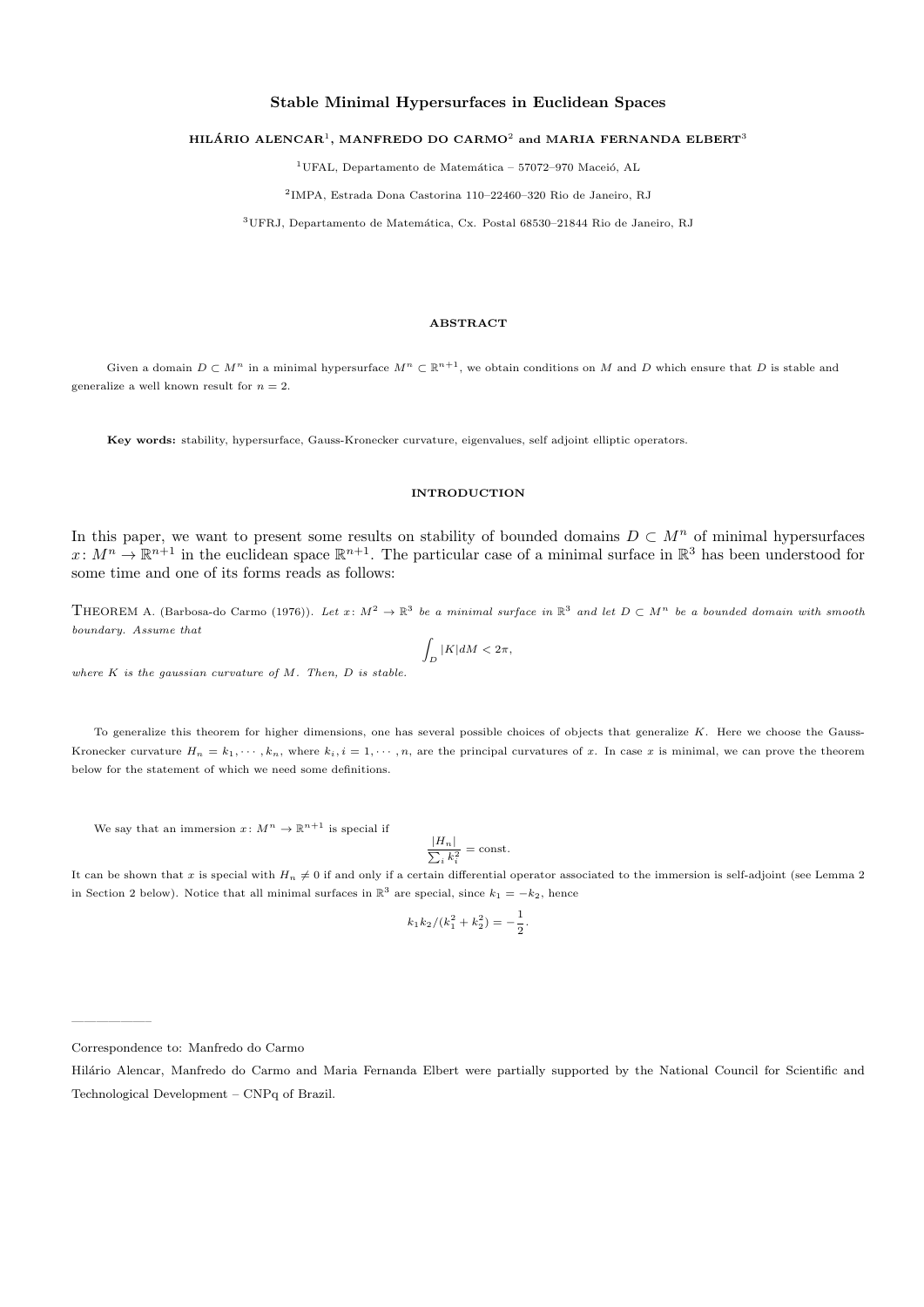In the last Section of this paper, we will come back to the question of examples of special surfaces.

Let  $C \subset S_1^n$  be a spherical cap in the unit n-sphere  $S_1^n$  and denote by  $\tilde{A}(C)$  its area in the canonical metric of  $S_1^n$ . Let  $C_\gamma$  be the spherical cap whose first eigenvalue of the Laplacian in the metric of  $S_1^n$  is  $\gamma$ .

THEOREM 1. Let  $x: M^n \to \mathbb{R}^{n+1}$  be a minimal immersion and  $D \subset M$  be a bounded domain with smooth boundary. Assume that the Gauss-Kronecker curvature  $H_n$  of  $\overline{D}$  is nowhere zero and that M is special. Assume further that

$$
\int_D |H_n| dM < \tilde{A}(C_\gamma),
$$

where  $\gamma = \max_{i,D}$  $\sqrt{ }$  $\left(\sum_{j}\right)$  $k_j^2/k_i^2$  $\setminus$  $\big\}$ . Then,  $D$  is stable.

Notice that for  $n = 2$ ,  $\gamma = 2$  and  $\tilde{A}(C_{\gamma}) = 2\pi$ . Thus Theorem 1 reduces to Theorem A in the case that  $K \neq 0$ .

We can also prove the corresponding instability criterion which generalizes an instability result of Schwartz for minimal surfaces in  $\mathbb{R}^3$ (see Barbosa-do Carmo (1976)).

It will be convenient to let  $g: M^n \to S_1^n$  be the Gauss map of x and to denote by  $\tilde{\Delta}$  the Laplacian of M in the pullback metric by g of the metric in  $S_1^n$ .

THEOREM 2. Let  $x \colon M^n \to \mathbb{R}^{n+1}$  be a minimal special immersion with  $H_n \neq 0$  everywhere. If the first eigenvalue  $\lambda_1^{\Delta}(D)$  of the Laplacian  $\tilde{\Delta}$  in a domain  $D \subset M^n$  satisfies

$$
\lambda_1^{\widetilde{\Delta}}(D) < \min_{i,D} \frac{\sum_j k_j^2}{k_i^2},
$$

then D is unstable.

In both Theorems 1 and 2 we do not need that  $x$  be minimal; the proof works equally well for hypersurfaces with constant mean curvature. Actually, with appropriate definitions, we can extend Theorems 1 and 2 to hypersurfaces with constant r-mean curvature. We will not go into that here but refer to Alencar, do Carmo and Elbert (1998).

REMARK 1.1 Not much is known about stability of domains in hypersurfaces of  $R^{n+1}$ ,  $n > 2$ . The only results that we know of are the following.

First, a result by J. Spruck (Spruck (1975)) that states the existence of an  $\epsilon(n) > 0$ , such that if  $x \colon M^n \to \mathbb{R}^{n+1}$  is minimal and  $D \subset M$ satisfies  $\int_D ||B||^n dM < \epsilon$ , then D is stable; here  $||B||$  is the norm of the second fundamental form of x.

Second, a result that generalizes an old Schwarz theorem and states that if the image of the Gauss map of a domain D of a minimal surface is contained in a hemisphere, then  $D$  is stable, and if it contains a hemisphere, then  $D$  is unstable. This follows from the fact the support function of a minimal surface satisfies the Jacobi equation and holds in a greater generality (for a simple proof of the general case see Elbert (1998) Proposition (7.2)).

# SKETCHES OF THE PROOFS OF THEOREMS 1 AND 2

We start with Theorem 1. The Jacobi equation for minimal hypersurfaces in  $R^{n+1}$  is given by

$$
\Delta f + ||B||^2 f = 0,
$$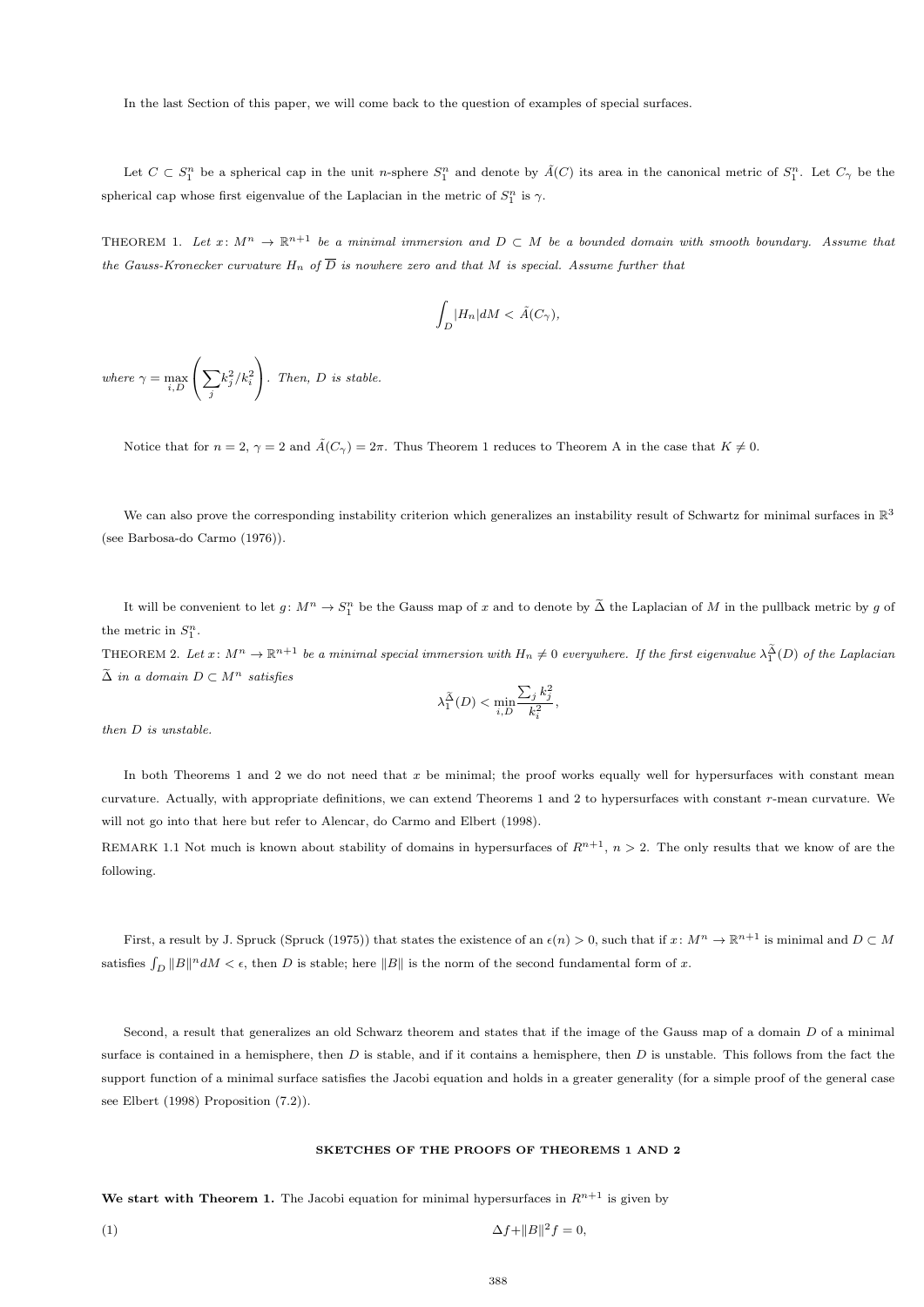where  $\Delta$  is the Laplacian in the induced metric and  $||B||$  is the norm of the second fundamental form. To say that D is stable means that there is no  $D' \subset D$  together with a solution of (1) that vanishes in the boundary  $\partial D'$  of  $D'$ . To study (1), we use the Gauss map  $g = M^n \to S_1^n$  to induce a new metric  $\langle \langle , \rangle \rangle$  in  $M^n$  defined by

$$
\langle \langle X, Y \rangle \rangle_p = \langle -dg_p X, -dg_p Y \rangle, \quad X, Y \in T_p M.
$$

This is legitimate, since  $\det(-dg_p) = H_n \neq 0$  everywhere. Notice that the metric has constant sectional curvature equal to one. We denote objects in this metric by a tilde; thus  $\tilde{\Delta}$  denotes the Laplacian in the metric  $\langle \langle , \rangle \rangle$ .

For simplicity, choose an orthonormal principal frame  $e_1, \dots, e_n$  with principal curvatures  $k_1, \dots, k_n$  (this is not necessary for the proof but will make the ideas more transparent). Set  $(\tilde{f}_{ij}) = \widetilde{Hess} f$ . Then a direct computation shows that, in the new metric,

(2) 
$$
\Delta f = \sum_{i} k_i^2 \widetilde{f}_{ii} + \text{terms of first order.}
$$

Notice that  $\widetilde{\Delta}f = \sum$  $\sum_i f_{ii}.$ 

LEMMA 1. Assume that the mean curvature H of the immersion  $x: M^n \to \mathbb{R}^{n+1}$  is constant. Then the terms of first order in (2) vanish.

Thus, in the new metric, the Jacobi equation writes, in the above frame,

$$
\sum_{i} k_i^2 \widetilde{f}_{ii} + \left(\sum_{j} k_j^2\right) f = 0
$$

which is equivalent to

 $(1')$ )  $Gf + f = 0$ ,

where

$$
\widetilde{G}f = \sum_{i} \frac{k_i^2}{\sum k_j^2} \widetilde{f}_{ii}.
$$

We would like the operator  $\tilde{G}$  to be self-adjoint so that we could talk about eigenvalues of  $\tilde{G}$ .

LEMMA 2. A hypersurface  $x: M^n \to \mathbb{R}^{n+1}$  with constant mean curvature is special and has  $H_n \neq 0$  everywhere in  $\overline{D} \subset M$  if and only if  $\tilde{G}$  is self-adjoint.

The proof makes use of Codazzi equations and a criterion of self-adjointness of an operator of the type  $\tilde{G}$  given in (Cheng & Yau, 1977).

Detailed proofs of Lemmas 1 and 2 can be found in Alencar, do Carmo & Elbert (1998).

Now we want to estimate the first eigenvalue  $\lambda_1^G(D)$  of  $\tilde{G}$  in D. By the definition of  $\gamma$ , we have

$$
\begin{array}{rcl} \lambda_1^{\widetilde{\Delta}}(D) & = & \displaystyle \inf_{f} \frac{\int_{D} \left| \widetilde{\nabla} f \right|^2 d\widetilde{M}}{\int_{D} f^2 d\widetilde{M}} \\ \\ & = & \displaystyle \inf_{f} \frac{\int_{D} \left( \sum_i \widetilde{f}_i^2 \right) d\widetilde{M}}{\int_{D} f^2 d\widetilde{M}} \leq \gamma \, \inf_{f} \frac{\int_{D} \sum_i \frac{k_i^2 \widetilde{f}_i^2}{\sum_j k_j^2} d\widetilde{M}}{\int_{D} f^2 d\widetilde{M}}. \end{array}
$$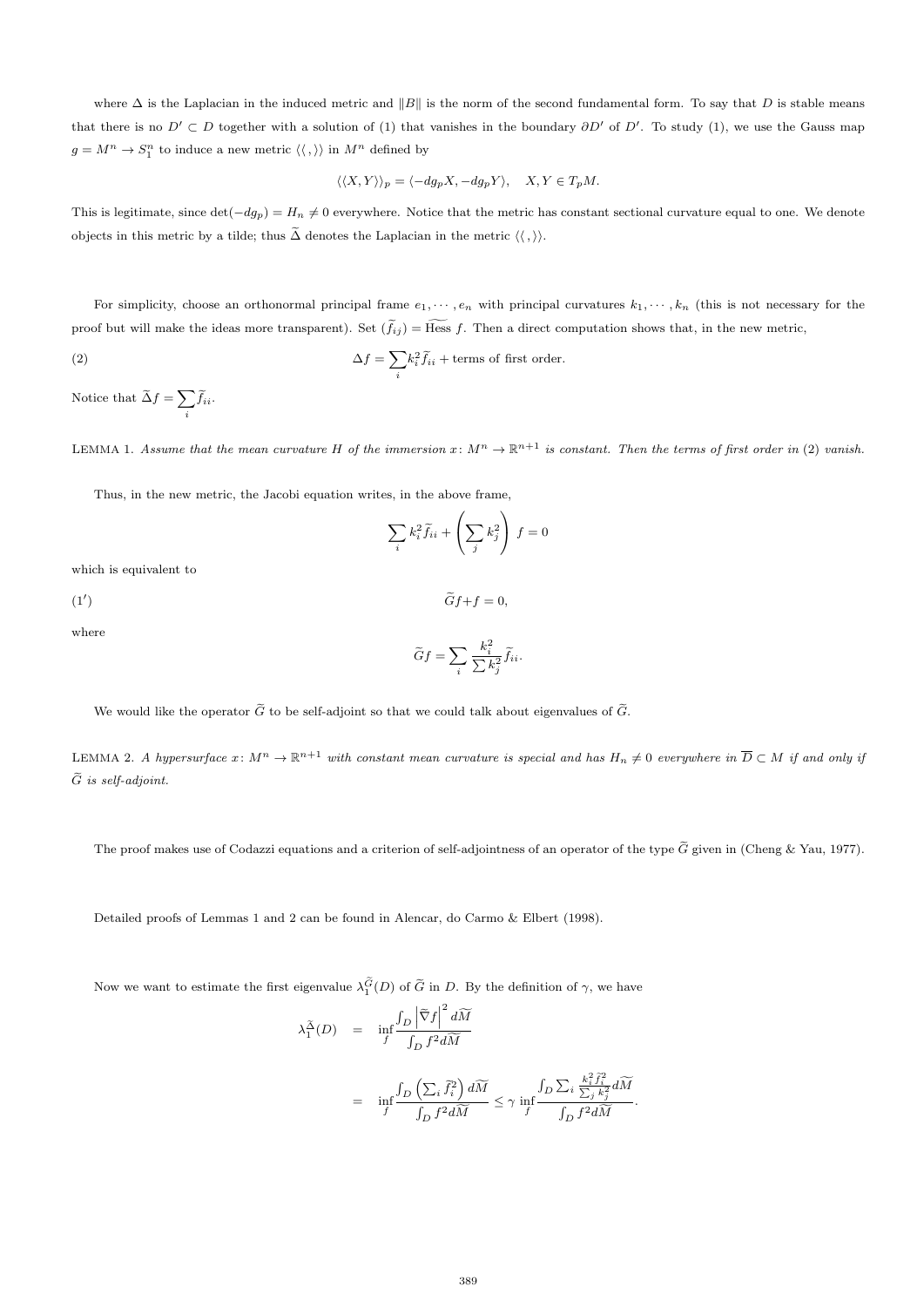Since  $\widetilde{G}f = \sum_i \frac{k_i^2 \widetilde{f}_{ii}}{\sum_j k_j^2}$  is self-adjoint in D we have that (Cheng & Yau, 1977, Eq. 1.10)

$$
-\int_D f\widetilde{G}f d\widetilde{M} = \int_D \frac{|B\widetilde{\nabla}f|^2}{\|B\|^2} d\widetilde{M} = \int_D \frac{\sum_i k_i^2 \widetilde{f}_1^2}{\sum_i k_j^2} d\widetilde{M}.
$$

Then

(2) 
$$
\lambda_1^{\tilde{\Delta}}(D) \leq \gamma \inf_{f} \left( -\frac{\int_D f \tilde{G} f d\widetilde{M}}{\int_D f^2 d\widetilde{M}} \right) = \gamma \lambda_1^{\tilde{G}}(D).
$$

Now, by hypothesis,

$$
\widetilde{A}(D) \le \int_D |H_n| dM < \widetilde{A}(C_\gamma).
$$

Choose a cap  $C_1 \nsubseteq C_\gamma$  with  $\widetilde{A}(D) = \widetilde{A}(C_1)$ . It is known that among all domains with the same area in a manifold with sectional curvature one, the geodesic ball minimizes the first eigenvalue of the Laplacian (Chavel (1993) p. 163). Thus

$$
\lambda_1^{\tilde{\Delta}}(D) \ge \lambda_1^{\tilde{\Delta}}(C_1) > \lambda_1^{\tilde{\Delta}}(C_{\gamma}) = \gamma,
$$

hence, by (2),  $\lambda_1^{\Delta}(D) > 1$ .

The rest of the proof is rather standard. If M is not stable, there exists a domain  $D' \subset D$  and a solution v in  $\overline{D'}$  of the Jacobi equation  $\tilde{G}v + v = 0$  that vanishes on  $\partial D'$ . It follows that

$$
\int_{D'} v^2 d\widetilde{M} = -\int_{D'} v \widetilde{G}v dM \geq \lambda_1^{\widetilde{G}}(D') \int_{D'} v^2 d\widetilde{M},
$$

hence

$$
\lambda_1^{\widetilde{G}}(D) \le \lambda_1^{\widetilde{G}}(D) \le 1.
$$

This is a contradiction and proves that  $D$  is stable.

We now sketch a proof of Theorem 2. With the same notation as above, set

$$
\nu = \min_{i,D} \frac{\sum_j k_j^2}{k_i^2}
$$

.

 $\int_D f^2 dM$ 

Then

$$
\lambda_1^{\widetilde{\Delta}}(D) = \inf_{f} \frac{\int_D (\sum_i \widetilde{f}_i^2) dM}{\int_D f^2 dM}
$$
\n
$$
\geq \nu \inf_{f} \frac{\int_D \sum_i \frac{k_i^2 \widetilde{f}_i^2}{\sum_j l_j^2} dM}{\int_D f^2 dM}
$$
\n
$$
= \nu \inf_{f} \left( -\frac{\int_D f \widetilde{G} f dM}{\int_D f^2 dM} \right) = \nu \lambda_1^{\widetilde{G}}(D),
$$

hence

(3)  $\lambda_1(\widetilde{\Delta}(D)) \ge \nu \lambda_1^G(D).$ 

Together with the hypotheses, (3) implies that  $\lambda_1^G(D) < 1$ . Let u be the first eigenfunction of  $\tilde{G}(D)$ .

 $=$   $\nu$  inf